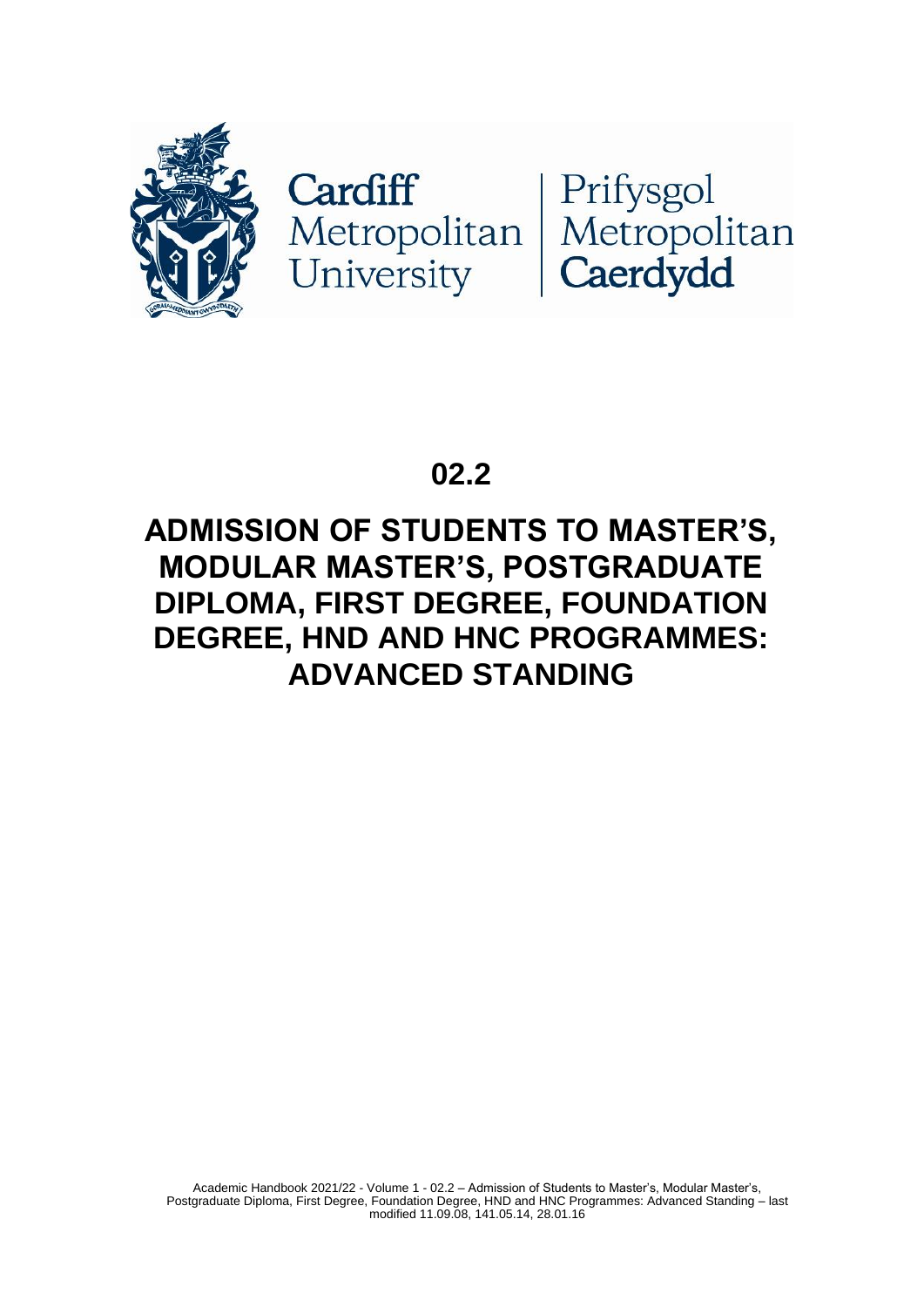#### **CARDIFF METROPOLITAN UNIVERSITY**

## **ADMISSION OF STUDENTS TO MASTER'S, MODULAR MASTER'S, POSTGRADUATE DIPLOMA, FIRST DEGREE, FOUNDATION DEGREE, HND AND HNC PROGRAMMES: ADVANCED STANDING**

#### **1 Introduction**

Advance standing is the admission of students to Master's, Postgraduate Diploma, degree, HND and HNC programmes at stages beyond the beginning of such programmes. One example might be the beginning of year 2 or the beginning of subsequent years, exempting students from (or crediting them with) individual modules at programme entry level.

#### **2 Mechanism**

Because of the wide variety of practices adopted by professional (accrediting) bodies and because of the differing needs of programmes with regard to prerequisite study, it is not appropriate to recommend rigid regulations on the value of a particular qualification or learning experience related to a particular advanced standing entry point. It is therefore for programme admissions tutors to assess each applicant's case, and such an assessment may require an interview, scrutiny of testimonials etc. However, staff accepting students onto programmes with advanced standing must complete a pro-forma to be held by the University Registry Services, after having satisfied themselves and the Dean of School that the agreed point of entry is suited to the student's needs and the demands of the programme.

#### **3 Limits on Advanced Standing**

The following limits apply to advanced standing:

Postgraduate Programmes:

- Master's Degree: 120 level 7 credits.
- PG Diploma: 60 level 7 credits.
- PG Certificate: 30 level 7 credits.

Undergraduate Programmes:

• Honours, General and Ordinary Degrees: a maximum of 240 relevant credits (if the maximum is allowed, then all remaining credits should normally be at Level 6 or above).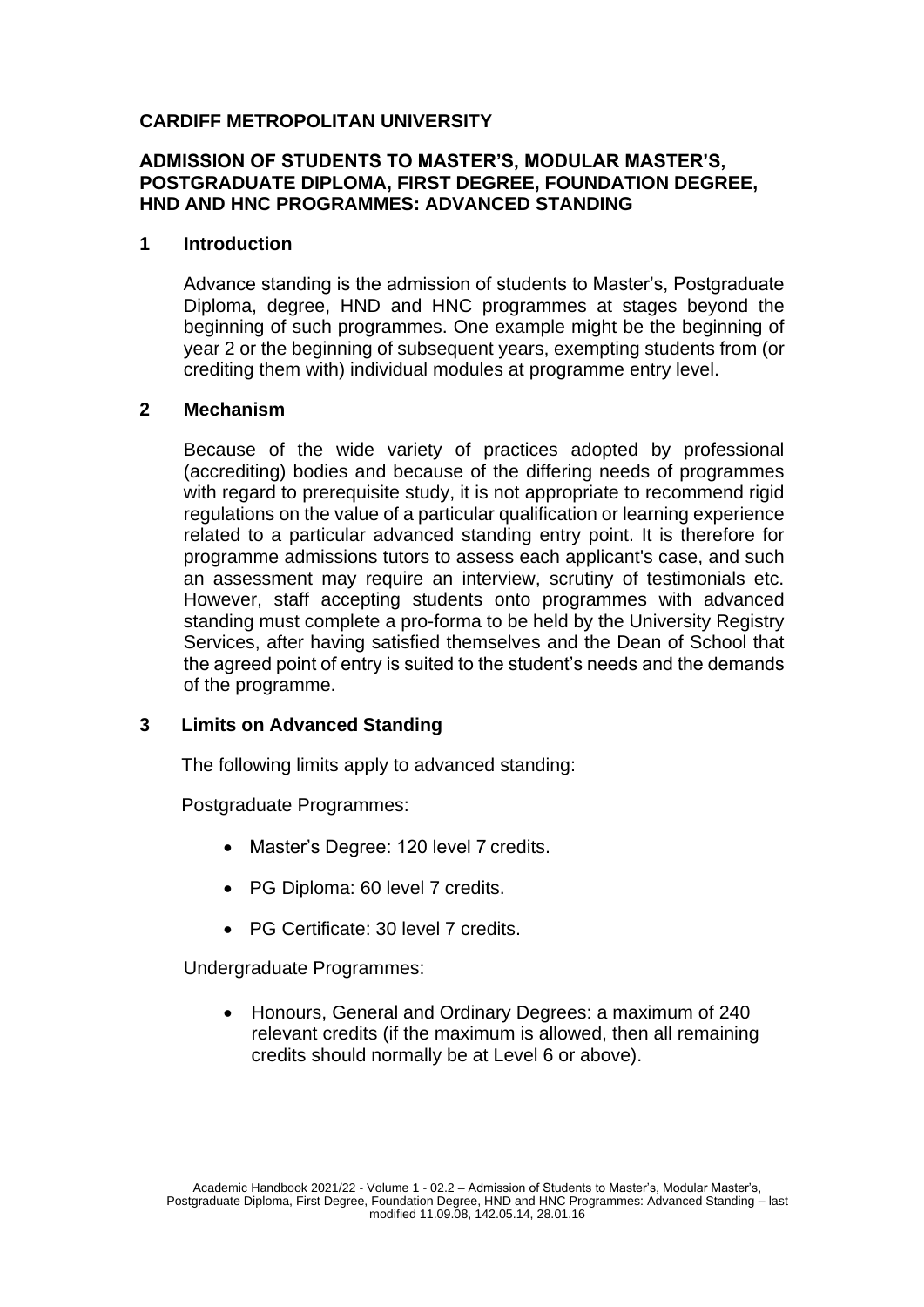- Diplomas of Higher Education or Foundation Degrees: a maximum of 160 relevant credits (if the maximum is allowed, all remaining credits should normally be at Level 5 or above).
- Certificates of Higher Education: a maximum of 80 relevant credits (if the maximum is allowed, all remaining credits should normally be at Level 3 or above).
- Higher National Diplomas (HND): a maximum of 120 relevant credits.
- Higher National Certificates (HNC): a maximum of 60 relevant credits.

## **4 Contribution of Advanced Entry Qualification Marks to Final Awards**

In the case of Postgraduate Certificate and Postgraduate Diploma awards being accepted for advanced standing purposes, Examination Boards will take cognisance of marks attributed to such awards in their determination of a candidate's performance in the exempting Postgraduate Diploma or Master's programme with regard to whether a candidate has:

- passed at Postgraduate Diploma level; *or*
- passed at Postgraduate Diploma level with eligibility to transfer to the Dissertation element of the Master's programme; *or*
- passed the Postgraduate Diploma programme with merit; *or*
- passed the Postgraduate Diploma programme with distinction.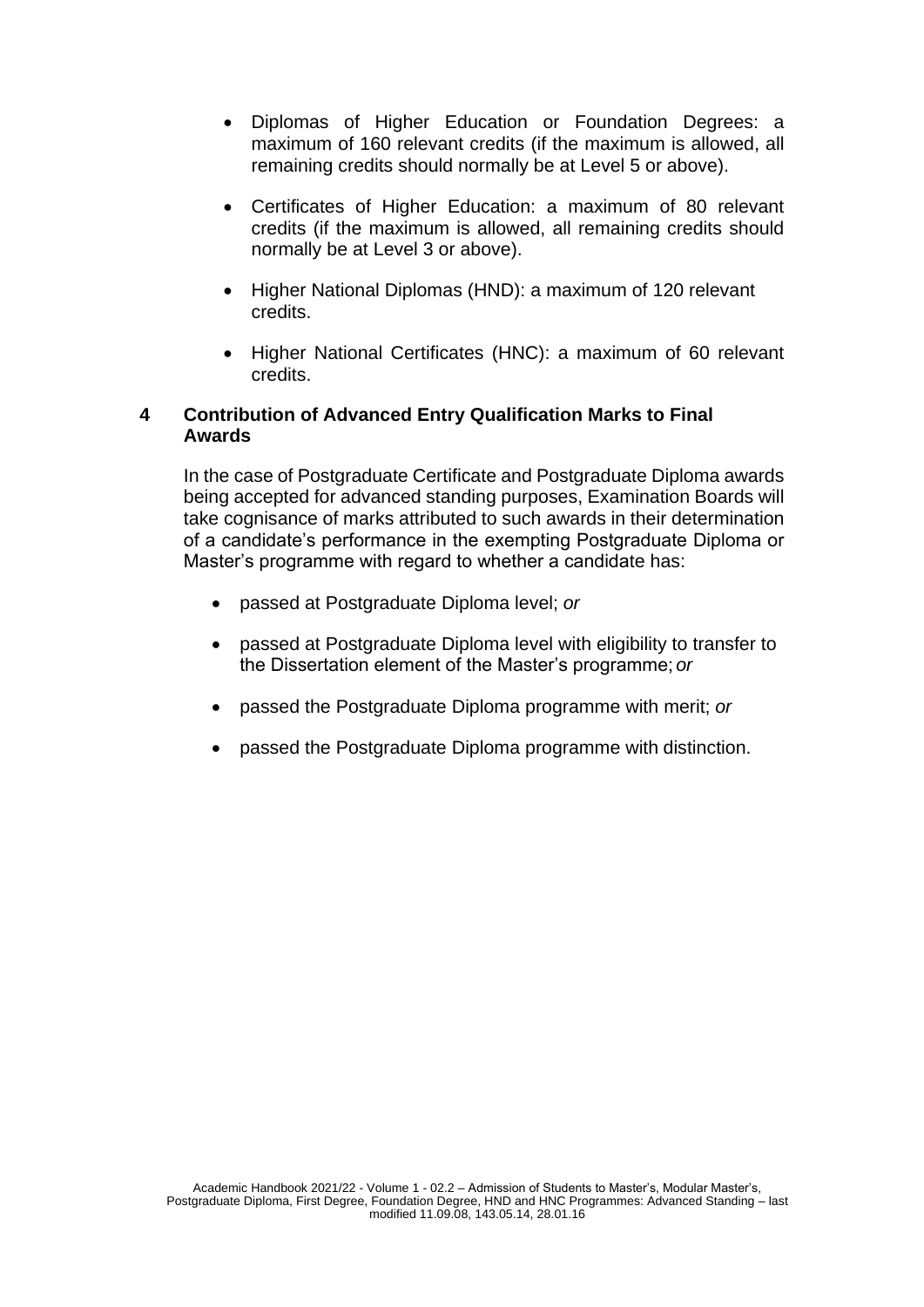### **MASTER'S, MODULAR MASTER'S, POSTGRADUATE DIPLOMA, FIRST DEGREE, FOUNDATION DEGREE, HND AND HNC PROGRAMMES: ADMISSION WITH EXCEPTIONAL ENTRY AND/OR ADVANCED STANDING - GUIDANCE NOTE**

1 1.1 It is mandatory to follow the procedures contained above, but the detailed procedures adopted by Schools or programmes may vary as appropriate, and programmes may wish to adopt a "credit" or an "exemption" approach. In relation to the 'credit' approach, the appropriate process as stipulated in sections 2.9 Guidelines for RPL/RPEL must be applied with the appropriate form completed and submitted to the MIS Unit, Registry Services.

#### see link:

[http://www.cardiffmet.ac.uk/registry/academichandbook/Documents](http://www.cardiffmet.ac.uk/registry/academichandbook/Documents/AH1_02_09.pdf) [/AH1\\_02\\_09.pdf](http://www.cardiffmet.ac.uk/registry/academichandbook/Documents/AH1_02_09.pdf)

1.2 This Guidance Note will, in either case, serve as a pointer to some of the issues which exemption/credit decision-makers should take into account.

#### **2 General**

2.1 Care must be taken to authenticate claims made by applicants for exemption/credit through sight of certificates, testimonials, etc. If uncertainty exists, a written or oral examination should be considered.

#### **3 Exceptional Entry**

- 3.1 Candidates for exceptional entry to programmes must be able to demonstrate that they are capable of succeeding on their chosen programme by virtue of possessing knowledge and ability equivalent to those students who enter with the normal minimum entry qualifications.
- 3.2 For example, if the normal minimum entry qualifications specify particular A-level requirements, exceptional entry candidates should be able to demonstrate a sufficient knowledge - matched with those A-levels: if such foundation knowledge was not necessary, the particular A-levels would not be specified.
- 3.3 Where formal, certificated learning is produced as evidence, Admissions/International Office staff should ascertain the programme content and level and satisfy themselves that it forms an adequate basis for study at HE level.
- 3.4 Where experiential learning is proposed as exceptional entry material, admissions staff should explore the extent and depth of such learning, as relates to the programme entry requirements,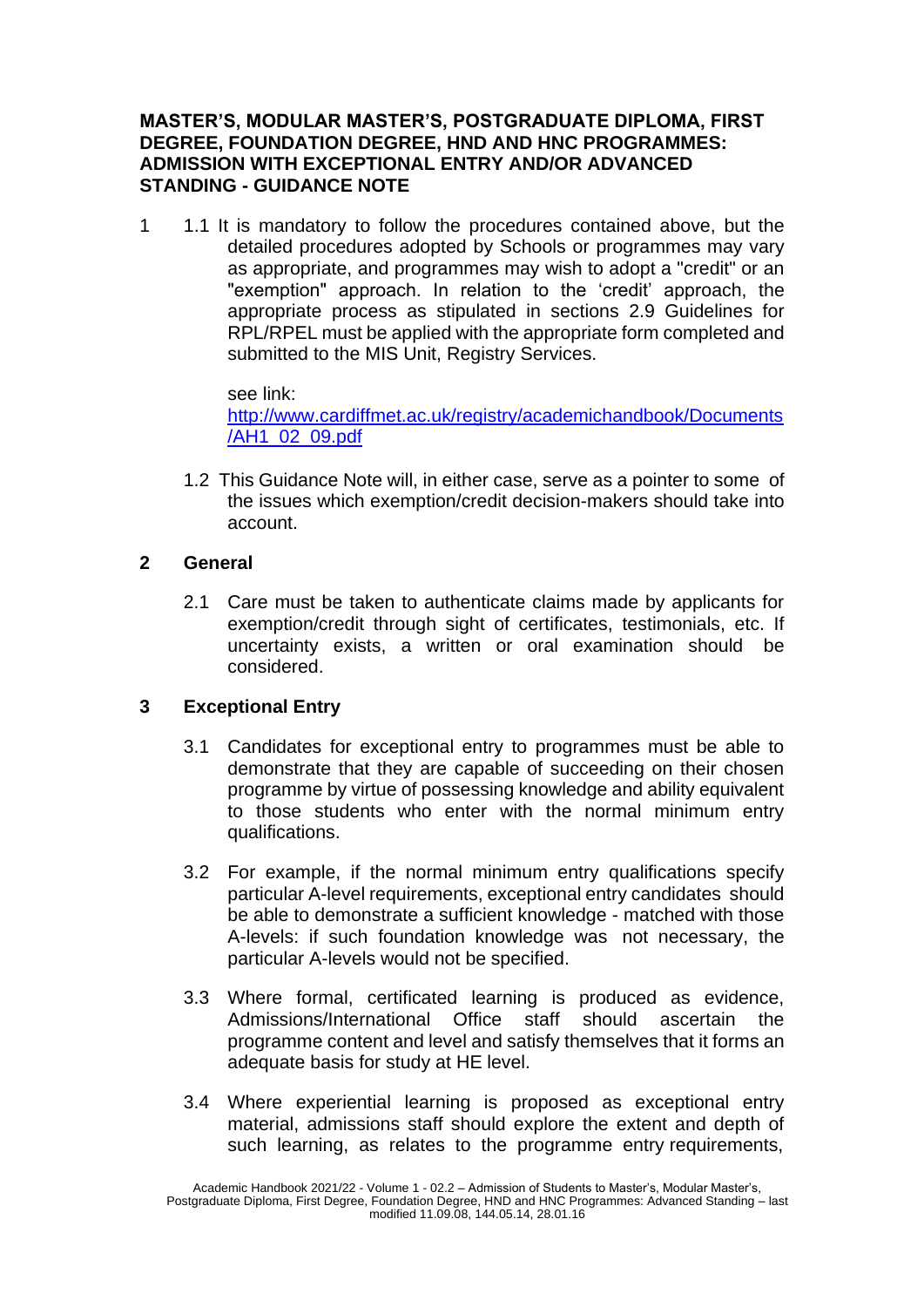through whatever means is appropriate. This might include written or oral testimonials detailing such learning; career history and job functions information; and/or a probing interview or examination; or the completion of a set exercise.

- 3.5 Enthusiasm for the particular study area and determination to succeed, whilst being very desirable qualities, are difficult to measure. Admissions/International Office staff should rely less on these perceived qualities than on hard evidence of proven ability.
- 3.6 In exceptional circumstances, Admissions/International Office staff may also wish to consider additional or pre-entry studies for candidates who do not quite meet entry requirements but for whom refusal would be inappropriate.

# **4 Advanced Standing**

- 4.1 Candidates given advanced standing are exempted from studying and being assessed in particular programme elements by virtue of knowledge gained via previous study or experience. Alternatively, they may be given specific credit.
- 4.2 The amount of exemption/credit will depend upon the judgement of the programme staff responsible, and may consist of modules/units/subjects or parts thereof, whole semesters or even whole years of the programme. (See the limits on advanced standing in paragraph 3 of the regulations above).
- 4.3 Relevance and commonality of material studied/experienced should be fully explored, and Admissions/International Office staff should pay particular attention where exemption is being considered for modules/units/subjects, which are compulsory or have pre-requisites or co-requisites. The material contained within such modules is important for supporting surrounding modules/units/subjects (otherwise they would not be designated as such).
- 4.4 Where options are available for which exemption/credit is not an issue, Admissions/International Office staff may wish to offer these as an alternative to exemption/credit.
- 4.5 Ideally, exemption/credit should not be given for less than defined whole or half modules/units/subjects based on a majority of the material having been achieved. To do otherwise might affect academic coherence and subject delivery.
- 4.6 Exemption/credit cannot be given for project/dissertation elements.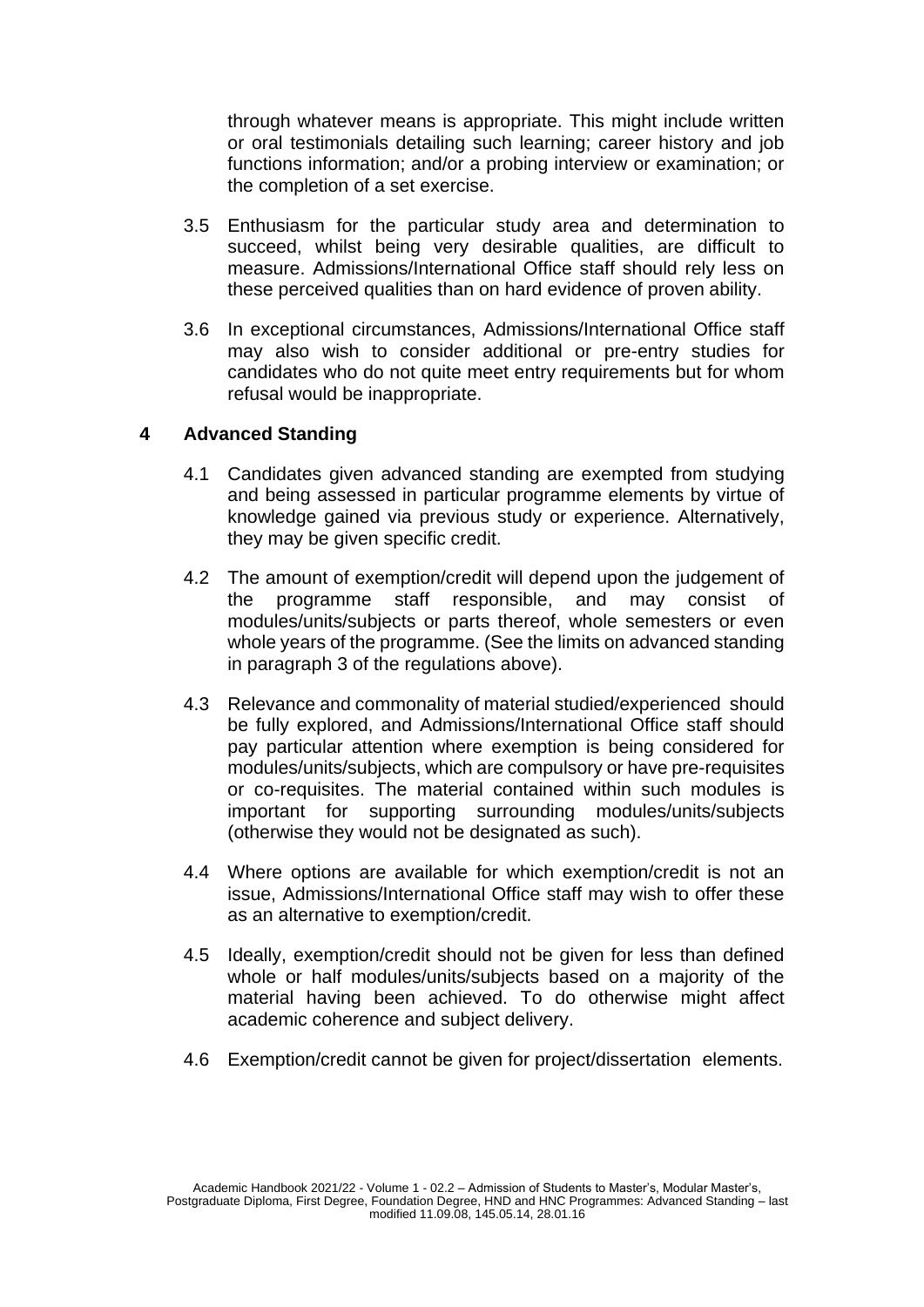## **5 Advanced Standing - Accredited Programmes**

- 5.1 Institutions wishing to have a programme accredited by a receiving programme at the University for advanced standing purposes may apply to do so. Such accreditation gives successful completers of the programme an agreed level of exemption from the receiving programme (subject to whatever pass levels are deemed appropriate) without the need for such completers to be given individual approval.
- 5.2 Whilst exemption may be given as above, the award of places on the receiving programme may be subject to restrictions, as agreed by the terms of the accreditation.

Details of the articulation process are given in Articulation of External Programmes for the purposes of Advanced Standing onto Cardiff Metropolitan University Programmes, see link below:

http://www.cardiffmet.ac.uk/registry/academichandbook/Documents/AH2\_08 [03.pdf](http://www.cardiffmet.ac.uk/registry/academichandbook/Documents/AH2_08_03.pdf)